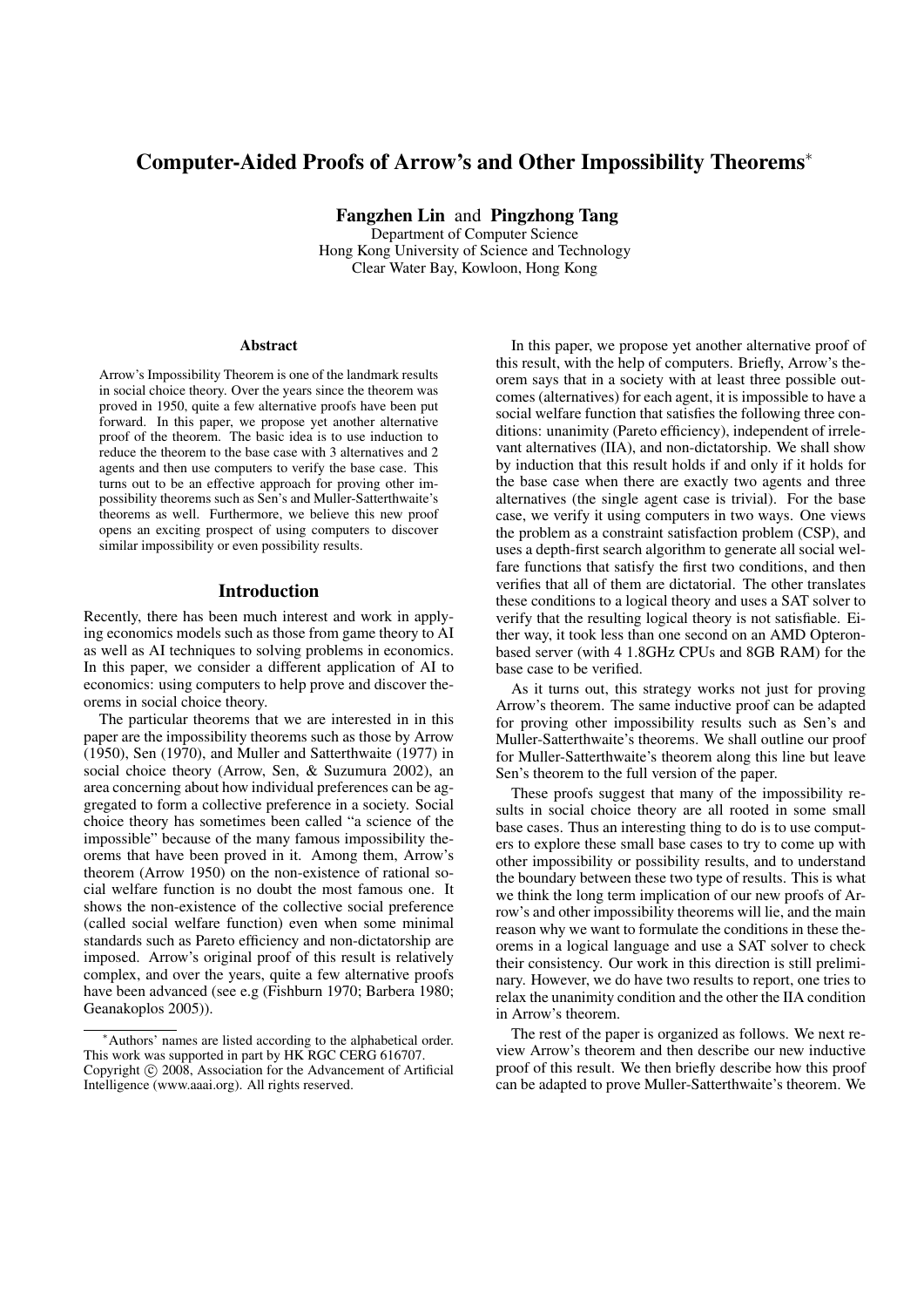then propose a logical language for social choice theory and describe how it can be used to axiomatize Arrow's theorem and how the base case in our inductive proof of Arrow's theorem can be checked using a SAT solver. Finally, we briefly describe our idea on using computers to discover new theorems in social choice theory, and then conclude this paper.

# Arrow's Theorem

A voting model is a tuple  $(N, O)$ , where N is a finite set of individuals (agents) and  $\ddot{O}$  a finite set of outcomes (alternatives). An agent's preference ordering is a linear ordering of O, and a preference profile  $>$  of  $(N, O)$  is a tuple  $(>_1, ..., >_n)$ , where  $>_i$  is agent *i*'s preference ordering, and  $n$  the size of N. In the following, when N is clear from the context, we also call  $>$  a preference profile of  $O$ . Similarly, when  $O$  is clear from the context, we also call it a preference profile of N.

**Definition 1** *Given a voting model*  $(N, O)$ *, a social welfare* function *is a function*  $W: L^n \to L$ *, where* L *is the set of linear ordering of* O*, and* n *the size of* N*.*

A social welfare function defines a social ordering for each preference profile. If we consider the social ordering given by a social welfare function as the aggregates of the preference orderings of the individuals in the society, it is natural to impose some conditions on it. For instance, it should not be dictatorial in that the aggregated societal preference ordering always is the same as a particular individual's preference. Arrow showed that a seemingly minimal set of such conditions turns out to be inconsistent.

In the following, given a preference profile  $> =$   $(>_{1}$  $,..., >n$ , we sometimes write  $>_{W}$  for  $W(>)$ . Thus both  $a >_W b$  and  $a W(>) b$  mean the same thing: the alternative  $a$  is preferred over the alternative  $b$  according to the societal preference ordering  $W(>)$ .

Definition 2 *A social welfare function* W *is* unanimous *(Pareto efficient) if for all alternatives*  $a_1$  *and*  $a_2$ *, we have that if*  $a_1 >_i a_2$  *for every agent i, then*  $a_1 >_W a_2$ 

In words, if everyone ranks alternative  $a_1$  above  $a_2$ , then  $a_1$ must be ranked above  $a_2$  socially.

Definition 3 *A social welfare function* W *is* independent of irrelevant alternatives *(IIA)* if for all alternatives  $a_1$  and  $a_2$ , *and all preference profiles*  $>^{\prime}$  *and*  $>^{\prime\prime}$ *, we have that*  $\forall i$   $a_1 >^{\prime}_i$  $a_2$  *iff*  $a_1 >''_i a_2$  *implies that*  $a_1 >'_W a_2$  *iff*  $a_1 >''_W a_2$ *.* 

Literally, IIA means that the relative social ordering of two alternatives depends only on their relative orderings given by each agent and has nothing to do with other alternatives.

Definition 4 *An agent* i *is a dictator in a social welfare function* W *if for all alternatives*  $a_1$  *and*  $a_2$ *,*  $a_1 >_W a_2$  *iff*  $a_1 >_i a_2$ . If there is a dictator in W, then it is said to be *dictatorial. Otherwise,* W *is said to be non-dictatorial.*

It is easy to see that if there are at least two alternatives, then there can be at most one dictator in any social welfare function.

Theorem 1 *(Arrow's theorem (1950)) For any voting model* (N, O)*, if* |O| ≥ 3*, then any social welfare function that is unanimous and IIA is also dictatorial.*

Arrow's original proof of this result is somewhat complicated, and there are several alternative proofs by others, e.g (Fishburn 1970; Barbera 1980; Geanakoplos 2005). We now give yet another one using induction.

# An Inductive Proof of Arrow's Theorem

For ease of presentation, we assume the following notations.

- For any set S, we use  $S_{-a}$  to denote  $S \setminus \{a\}$ , i.e. the result of deleting a in S.
- We extend the above notation to tuples as well: if  $t = (t_1, ..., t_n)$ , then  $t_{-i}$  denotes the tuple  $(t_1, ..., t_{i-1}, t_{i+1}, ..., t_n)$ . Furthermore, we use  $(t_{-i}, s)$  to denote the result of replacing *i*th item in t by s:  $(t_{-i}, s)$  =  $(t_1, ..., t_{i-1}, s, t_{i+1}, ..., t_n).$
- If > is a linear ordering of O, and  $a \in O$ , then we let ><sub> $-a$ </sub> be the restriction of > on  $O_{-a}$ : for any  $a', a'' \in O_{-a}$ ,  $a' >_{-a} a''$  iff  $a' > a''$ . On the other hand, if > is a linear ordering of  $O_{-a}$  for some  $a \in O$ , then we let  $>^{+a}$  to be the extension of > to O such that for any  $a' \in O_{-a}$ ,  $a'$  ><sup>+a</sup> a (we could insert a anywhere in the order, but for concreteness we put it in the last position). Thus if  $>$  is a linear ordering of O, and  $a \in O$ , then  $>_{-a}^{+a}$  is  $(>_{-a})^{+a}$ , i.e. the result of moving  $a$  to the bottom of the ordering. These notations extend to tuples of orderings. Thus if  $>$ is a preference profile of  $(N, O_{-a})$ , then

$$
\gt^{+a} = (a_1, \ldots, a_n)^{+a} = (a_1 + a_2, \ldots, a_n + a_n),
$$

which will be a preference profile of  $(N, O)$ .

Like any inductive proof, there are two cases for our proof, the inductive case and the base case.

## The inductive case

Lemma 1 *If there is a social welfare function for* n *individuals and* m + 1 *alternatives that is unanimous, IIA and non-dictatorial, then there is a social welfare function for* n *individuals and* m *alternatives that satisfies these three conditions as well, for all*  $n \geq 2, m \geq 3$ .

**Proof:** Let  $N = \{1, ..., n\}$  be a set of n agents, O a set of  $m + 1$  alternatives, and W a social welfare function for  $(N, O)$  that satisfies the three conditions in the lemma. We show that there is an  $a \in O$  such that the "restriction" of W on  $O_{-a}$  also satisfies these three conditions.

For any  $a \in O$ , we define the restriction of W on  $O_{-a}$ , written  $W_a$ , to be the following function: for any preference profile > =  $(>_1, ..., >_n)$  of  $O_{-a}$ ,  $W_a(>) = W(>^{+a})_{-a}$ . In other words,  $W_a(\gt)$  is the result of applying W to the preference profile ><sup>+a</sup> of O, and then projecting it on  $O_{-a}$ . The key property of this welfare function is that for any  $a'$  and  $a''$  in  $O_{-a}$ , and any preference profile > of  $O_{-a}$ ,  $a' W_a(>) a''$  iff  $a' W(>^{+a}) a''$ .

We show that  $W_a$  is unanimous and IIA:

• Suppose  $a', a'' \in O_{-a}$  and  $a' >_i a''$  for all i. By our definition  $a' >_i^{+a} a''$  for all i as well. Since W is unanimous,  $a' W(>^{+a}) a''$ . Thus  $a' W_a(>) a''$ . This shows that  $W_a$ is unanimous.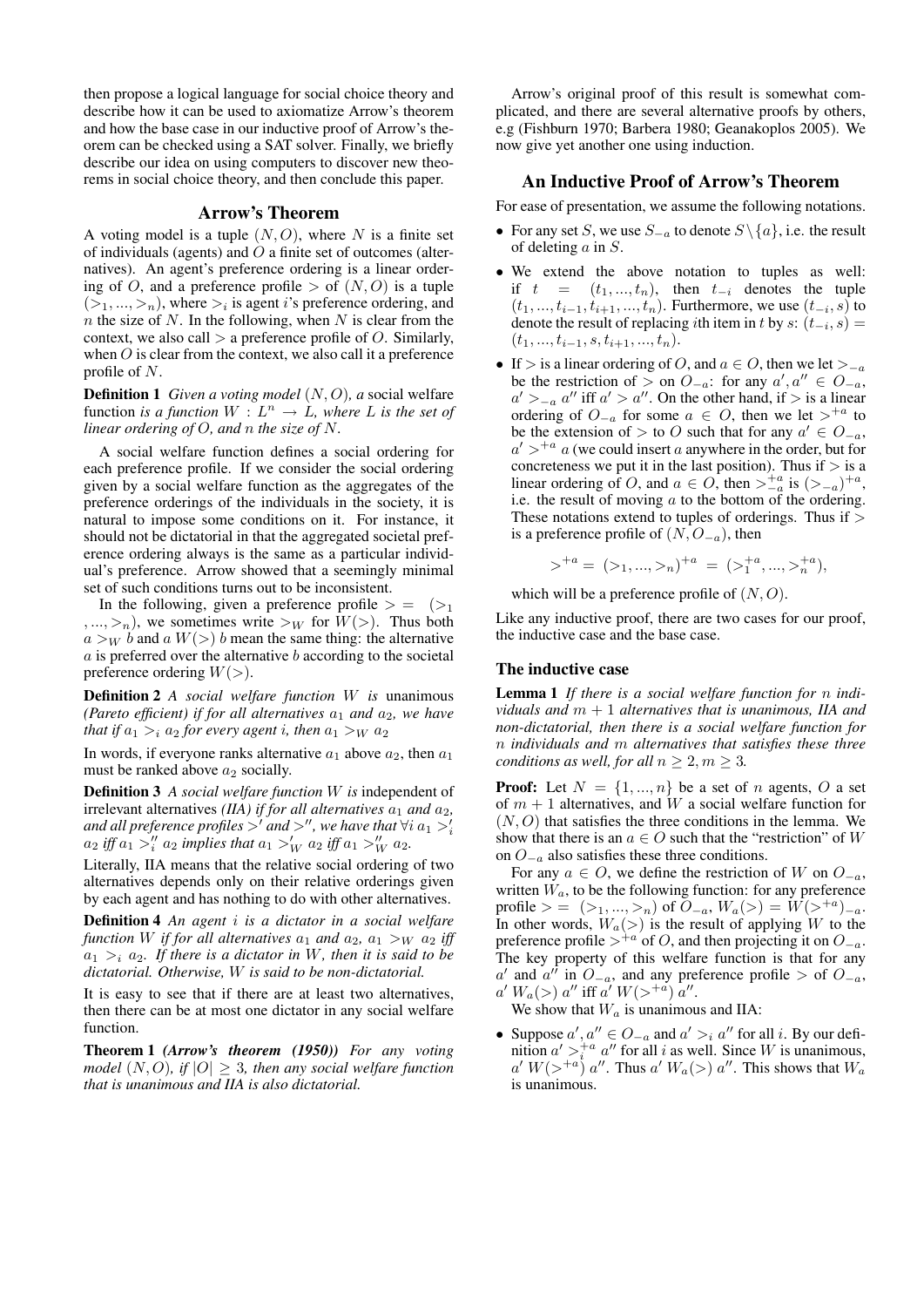• Let  $a', a'' \in O_{-a}$  and  $\gt', \gt'''$  be two preference profiles of  $O_{-a}$  such that  $\forall i \quad a' >'_i a''$  iff  $a' >''_i a''$ . Thus  $\forall i \ a' >_{i}^{i+a} a''$  iff  $a' >_{i}^{i'+a} a''$  as well. Since W is IIA,  $a' W(>^{\ell+a}) a''$  iff  $a' W(>^{\ell+a}) a''$ . Hence  $a' W_a(>^{\ell}) a''$ iff  $a'$   $W_a$ ( $>$ ")  $a''$ . This shows that  $W_a$  is also IIA.

We now show that there is an  $a \in O$  such that  $W_a$  is not dictatorial. First for any  $a \in O$  and any  $a', a'' \in O_{-a}$ , and any profile  $>$  of O, we have

$$
a' >_W a'' \text{ iff } a' W(>\_{a}^{+a}) a''.
$$
 (1)

This follows because W is IIA and  $a', a'' \in O_{-a}$ .

Now let b be any alternative in O. Suppose  $W_b$  has a dictator, say agent 1 in it. Since  $W$  is not dictatorial, there must be a preference profile > of O and some  $c, d \in O$  such that  $c >_1 d$  but  $d >_W c$ . Since  $|O| = m + 1 > 3$ , we can find an alternative  $e \in O_{-b} \setminus \{c, d\}$ . We now show that  $W_e$ is not dictatorial. Suppose otherwise. There are two cases:

- Agent 1 is again the dictator in  $W_e$ . Then  $W_e(\geq -e)$  and ><sub>1</sub> agree on c and d. Thus c  $W_e$ (><sub>−e</sub>) d. By our definition of  $W_e$ , this means that  $c\ [W({>_{-e}^{+e}})]_{-e}$  d. Since  $c, d \in O_{-e}$ , this means that  $c W(>\frac{+e}{-e}) d$ . By (1), we have  $c >_W d$ , a contradiction with our assumption that  $d >_W c$ .
- Another agent, say agent 2 is the dictator in  $W_e$ . Let  $a_1 \neq a_2$  be any two alternatives in  $O \setminus \{b, e\}$ . This is possible since  $|O| > 3$ . Let  $>$ ' be a preference profile of *O* such that  $a_1 >'_1 a_2$  but  $a_2 >'_2 a_1$ . From  $a_1 >'_1 a_2$ ,  ${a_1, a_2} \subseteq O_{-b}$ , and that agent 1 is the dictator in  $W_b$ , we can conclude  $a_1 >_W a_2$  as we have done in the previous case. Similarly, from  $a_2 >_2' a_1$ ,  $\{a_1, a_2\} \subseteq \tilde{O}_{-e}$ , and that agent 2 is the dictator in  $W_e$ , we can conclude  $a_2 >_W a_1$ , a contradiction.

Thus we have shown that  $W_e$  cannot have a dictator.

Note that it is essential for our proof that  $m \geq 3$ . Notice also that we only use the assumptions that  $W$  is IIA and nondictatorial in our proof that  $W_a$  is not dictatorial for some  $a \in O$ . The assumption that W is unanimous is used only in showing that  $W_a$  is also unanimous.

**Lemma 2** If there is a social welfare function for  $n+1$  indi*viduals and* m *alternatives that is unanimous, IIA and nondictatorial, there will also be a social welfare function for* n *individual and* m *alternatives that satisfies these three conditions as well, for all*  $n \geq 2, m \geq 3$ *.* 

**Proof:** Let  $N = \{1, ..., n, n + 1\}$  be a set of agents, and O a set of m alternatives, and W a social welfare function for  $(N, O)$  that satisfies the three conditions in the lemma. For any  $i \neq j \in N$ , we define  $W_{i,j}$  to be the following social welfare function for  $(N_{-i}, O)$ : for any preference profile > of  $(N, O), W_{i,j}(\gt_{-i}) = W(\gt_{-i}, \gt_j)$ , where  $(\gt_{-i}, \gt_j)$ , as we defined earlier, is the result of replacing  $>_i$  in  $>$ by  $>$ <sub>i</sub>. Thus the social welfare function  $W_{i,j}$  is defined through  $W$  by making agent  $i$  and agent  $j$  always agreeing with each other. Clearly, for any  $i, j, W_{i,j}$  is unanimous and IIA because W satisfies these two conditions. We now show that we can find two distinct agents  $i$  and  $j$  such that  $W_{i,j}$  is not dictatorial. Suppose otherwise, for every pair  $i > j \in N$ ,  $W_{i,j}$  is dictatorial. Now consider three distinct agents  $i_1 < i_2 < i_3$  in N. This is possible because  $|N| = n + 1 \ge 3$ . Suppose *i* is the dictator in  $W_{i_1, i_2}, j$ the dictator in  $W_{i_1,i_3}$ , and k the dictator in  $W_{i_2,i_3}$ . There are two cases:

- Case 1:  $i = j = k$ . Since W is not dictatorial, there is a profile > of  $(N, O)$  and two alternatives  $a_1$  and  $a_2$  such that  $>_{W}$  and  $>_{i}$  disagree on  $a_{1}$  and  $a_{2}$ , say  $a_{1} >_{i} a_{2}$ but  $a_2 >_W a_1$ . Now at least two players from  $\{i_1, i_2, i_3\}$ must agree on  $a_1, a_2$ . Let these two players be  $j_1$  and  $j_2$ , and without loss of generality, suppose  $j_1 < j_2$ . Now consider the profile  $(>_{-j_1},>_{j_2})$ . Since W is IIA, and that  $>_{j_1}$  and  $>_{j_2}$  agree on  $a_1$  and  $a_2, >_W$  and  $W(>_{-j_1}, >_{j_2})$ must agree on  $a_1$  and  $a_2$ . So  $a_2$   $W(\gt_{-j_1}, \gt_{j_2})$   $a_1$ . But *i* is the dictator in  $W_{j_1,j_2}$ ,  $W_{j_1,j_2}(\gt_{-j_1})$  must agree with >*i*. Since  $W_{j_1,j_2}(\gt_{-j_1})$  is defined to be  $W(\gt_{-j_1},gt_{j_2})$ , thus  $W(>_{-j_1}, >_{j_2})$  agrees with  $>_{i}$ , so  $a_1 W(>_{-j_1}, >_{j_2})$ )  $a_2$ , a contradiction.
- Case 2:  $i \neq j$  or  $i \neq k$  or  $j \neq k$ . First, by our definition of  $W_{x,y}$ , and our assumption that agents i, j, and k are dictators in  $W_{i_1,i_2}$ ,  $W_{i_1,i_3}$ , and  $W_{i_2,i_3}$ , respectively, for any preference profile  $>$  of  $(N, O)$ , if  $>_{i_1} = >_{i_2} = >_{i_3}$ , then  $>_W = >_i, >_W = >_j$ , and  $>_W = >_k$ . Since two of  $\{i, j, k\}$ must be distinct, this means that  $\{i, j, k\} \subseteq \{i_1, i_2, i_3\}.$ Since i must be in  $N_{-i_1}$ , so  $i \neq i_1$ , thus  $i \in \{i_2, i_3\}$ . Similarly,  $j \in \{i_2, i_3\}$  and  $k \in \{i_1, i_3\}$ . This leads to eight possible combinations for  $i, j$ , and  $k$ . Each of them will lead to a contradiction, using the following table:

| (i, j, k)         | $>_{i_1}$ | $>_{i_2}$ | $>_{i_3}$ |
|-------------------|-----------|-----------|-----------|
| $(i_2, i_2, i_1)$ | c > a > b | a > b > c | a > c > b |
| $(i_2, i_2, i_3)$ | case 1    |           |           |
| $(i_2, i_3, i_1)$ | case 1    |           |           |
| $(i_2, i_3, i_3)$ | c > a > b | b > c > a | a > b > c |
| $(i_3,i_2,i_1)$   | c > a > b | a > b > c | b > c > a |
| $(i_3, i_2, i_3)$ | b > a > c | b > c > a | a > b > c |
| $(i_3, i_3, i_1)$ | b > c > a | b > a > c | a > b > c |
| $(i_3, i_3, i_3)$ | case 1    |           |           |

Each row in the above table either gives a preference profile that will lead to a contradiction or point to "case 1", meaning a contradiction can be derived similar to case 1. For instance, consider the row  $(i, j, k) = (i_2, i_3, i_1)$ , which says "case 1". This case can be reduced to "case 1" as follows. Since  $i = i_2$  is the dictator in  $W_{i_1,i_2}, i_1$ is the dictator in  $W_{i_2,i_1}$ . Similarly,  $i_1$  is the dictator in  $W_{i_3,i_1}$  because  $i_3 = k$  is the dictator in  $W_{i_1,i_3}$ . Thus  $i_1$ is the dictator in  $W_{i_2,i_1}, W_{i_3,i_1}$ , and  $W_{i_2,i_3}$ , and the same reasoning in case 1 will lead to a contradiction here.

Now consider the first row  $(i, j, k) = (i_2, i_2, i_1)$ , and the preference profile  $>$  given in the row:

$$
c >_{i_1} a >_{i_1} b, a >_{i_2} b >_{i_2} c, a >_{i_3} c >_{i_3} b.
$$

Because  $i_2 = j$  is the dictator in  $W_{i_1,i_3}, W(>_{-i_1},>_{i_3}) =$  $>_{i_2}$ . But  $>_{i_1}$  and  $>_{i_3}$  agree on b and c, thus by IIA:

$$
b >_W c
$$
 iff  $b W(>_{-i_1}, >_{i_3}) c$  iff  $b >_{i_2} c$ .

So

 $b >_{W} c.$  (2)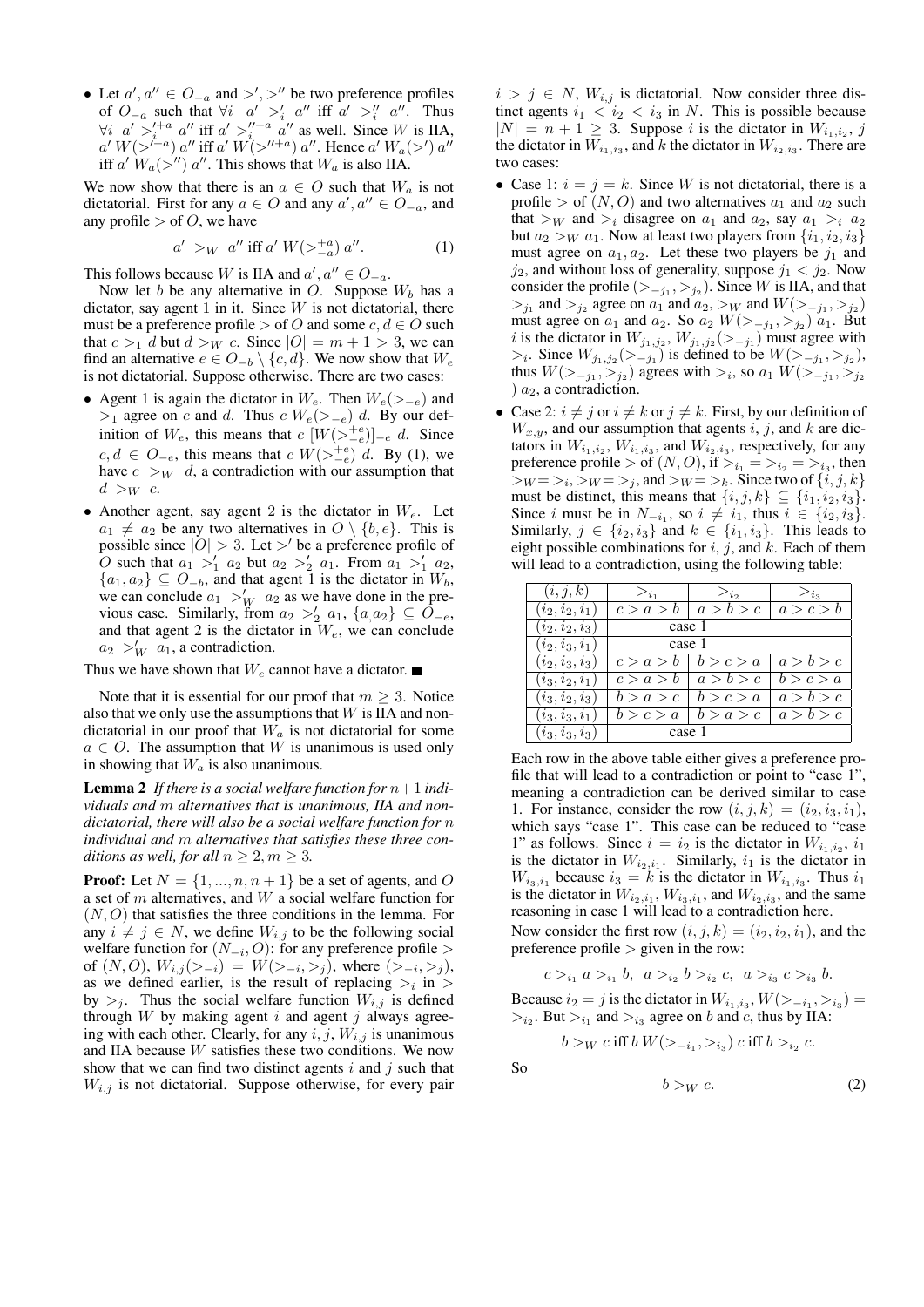Similarly,  $>_{i_1}$  and  $>_{i_2}$  agree on a and b, and  $i_2$  is the dictator in  $W_{i_1,i_2}$ , thus  $a >_W b$  iff  $a >_{i_2} b$ . So

$$
a >_W b. \tag{3}
$$

Now  $>_{i_2}$  and  $>_{i_3}$  agree on a and c, and  $i_1$  is the dictator in  $W_{i_2,i_3}$ , thus  $a >_W c$  iff  $a >_{i_1} c$ . So  $c >_W a$ , which contradicts with (2) and (3). The other cases are similar.

This means that there must be some  $i \neq j \in N$  such that  $W_{i,j}$  is not dictatorial.

Again notice that it is essential for our proof that  $|N| =$  $n + 1 \geq 3$ , and that the existence of a non-dictatorial  $W_{i,j}$ depends only on the assumptions that  $W$  is IIA and nondictatorial.

By these two lemmas, we see that Arrow's theorem holds iff it holds for the case when there are exactly two agents and three possible outcomes.<sup>1</sup>

#### The Base case

We now turn to the proof of the base case, and as we mentioned earlier, we use computer programs to do that.

The base case says that when  $|N| = 2$  and  $|O| = 3$ , there is no social welfare function on  $(N, O)$  that is unanimous, IIA, and non-dictatorial. A straightforward way of verifying this is to generate all possible social welfare functions in  $(N, O)$  and check all of them one by one for these three conditions. However, there are too many such functions for this to be feasible on current computers: there are  $3! = 6$ number of linear orderings of O, resulting in  $6 \times 6 = 36$  total number of preference profiles of  $(N, O)$ , and  $6^{36}$  possible social welfare functions.

Thus one should not attempt to explicitly generate all possible social welfare functions. What we did instead is to generate explicitly all social welfare functions that satisfy the conditions of unanimity and IIA, and then check if any of them is non-dictatorial.

We treat the problem of generating all social welfare functions that satisfy the conditions of unanimity and IIA as a constraint satisfaction problem (CSP). A CSP is a triple  $(V, D, C)$ , where V is a set of variables, and D a set of domains, one for each variable in  $V$ , and  $C$  a set of constraints on V (see, e.g. (Russell & Norvig 2003)). An assignment of the CSP is a function that maps each variable in  $V$  to a value in its domain. A solution to the CSP is an assignment that satisfies all constraints in C.

Now consider the voting model  $({1, 2}, {a, b, c})$  in our base case. We define a CSP for it by introducing 36 variables  $x_1, \ldots, x_{36}$ , one for each preference profile of the voting model. The domain of these variables is the set of 6 linear orderings of  $\{a, b, c\}$ , and the constraints are the instantiations of the unanimity and IIA conditions on the voting model. As can be easily seen, there is a one-to-one correspondence between the social welfare functions of the voting model and the assignments of the CSP. Furthermore, a solution to the CSP corresponds to a social welfare function that satisfies the unanimity and IIA conditions, and vice versa.

To solve this CSP, we use a depth-first search that backtracks whenever the current partial assignment violates the constraints, and implemented it in SWI-Prolog. As we mentioned earlier, when run on our AMD server machine, our Prolog program returned in less than one second two solutions, one corresponds to the social welfare function where agent 1 is the dictator, and the other agent 2 the dictator.

This verifies the base case of our inductive proof of Arrow's theorem, thus completes our proof. As mentioned in the introduction, we also verified the base case using a SAT solver. This requires a logical language to encode postulates in social choice theory, and will be described in a separate section below.

## Some other impossibility theorems

As mentioned before, the same strategy that we used for proving Arrow's theorem can be used to prove other impossibility theorems. In fact, we have modified the above proof for proving Sen's and Muller-Satterthwaite's impossibility theorems. We briefly describe how this is done for Muller-Satterthwaite's theorem, and leave Sen's theorem to the full version of the paper.

Arrow's theorem is about social welfare functions which map a preference profile to a preference ordering. In comparison, Muller-Satterthwaite's theorem concerns about socalled *social choice functions* which map a preference profile to an outcome which is supposed to be the "winner" of the voting (as represented by the preference profile).

Definition 5 *Given a voting model* (N, O)*, a social choice function is a function*  $C: L^n \to O$ , where L is the set of *linear orders on* O*, and* n *the number of agents in* N*.*

Instead of the conditions of unanimity, IIA, and nondictatorship in Arrow's theorem, Muller and Satterthwaite considered the following three corresponding conditions.

Definition 6 *A social choice function* C *is* weakly unanimous *if for every preference profile* >*, if there is a pair of alternatives*  $a_1$ ,  $a_2$  *such that*  $a_1 >_i a_2$  *for every agent i, then*  $C(>) \neq a_2.$ 

Thus according to this condition, an alternative that is dominated by another should never be selected.

Definition 7 *A social choice function C is* monotonic *if, for every preference profile*  $>$  *such that*  $C(>) = a$ , *if*  $>'$  *is* another profile such that  $a >'_i a'$  whenever  $a >_i a'$  for every *agent i and every alternative a', then*  $C(>\') = a$  *as well.* 

In words, monotonicity means that if a choice function selects an outcome for a preference profile, then it will also select this outcome for any other preference profile that does not decrease the ranking of this outcome.

Definition 8 *An agent* i *is a dictator in a social choice function* C *if* C *always selects* i*'s top choice: for every preference profile* >,  $C(>) = a$  *iff for all*  $a' \in O$  *that is different from*  $\alpha$ ,  $\alpha >_i \alpha'$ . *C* is non-dictatorial *if it has no dictator.* 

Theorem 2 *(Muller-Satterthwaite' Theorem (1977)) For any voting model*  $(N, O)$  *such that*  $|O| \geq 3$ *, any social choice function that is weakly unanimous and monotonic is also dictatorial.*

 $1$ Technically speaking, we also need to consider the case when  $|N| = 1$ , but this is a trivial case.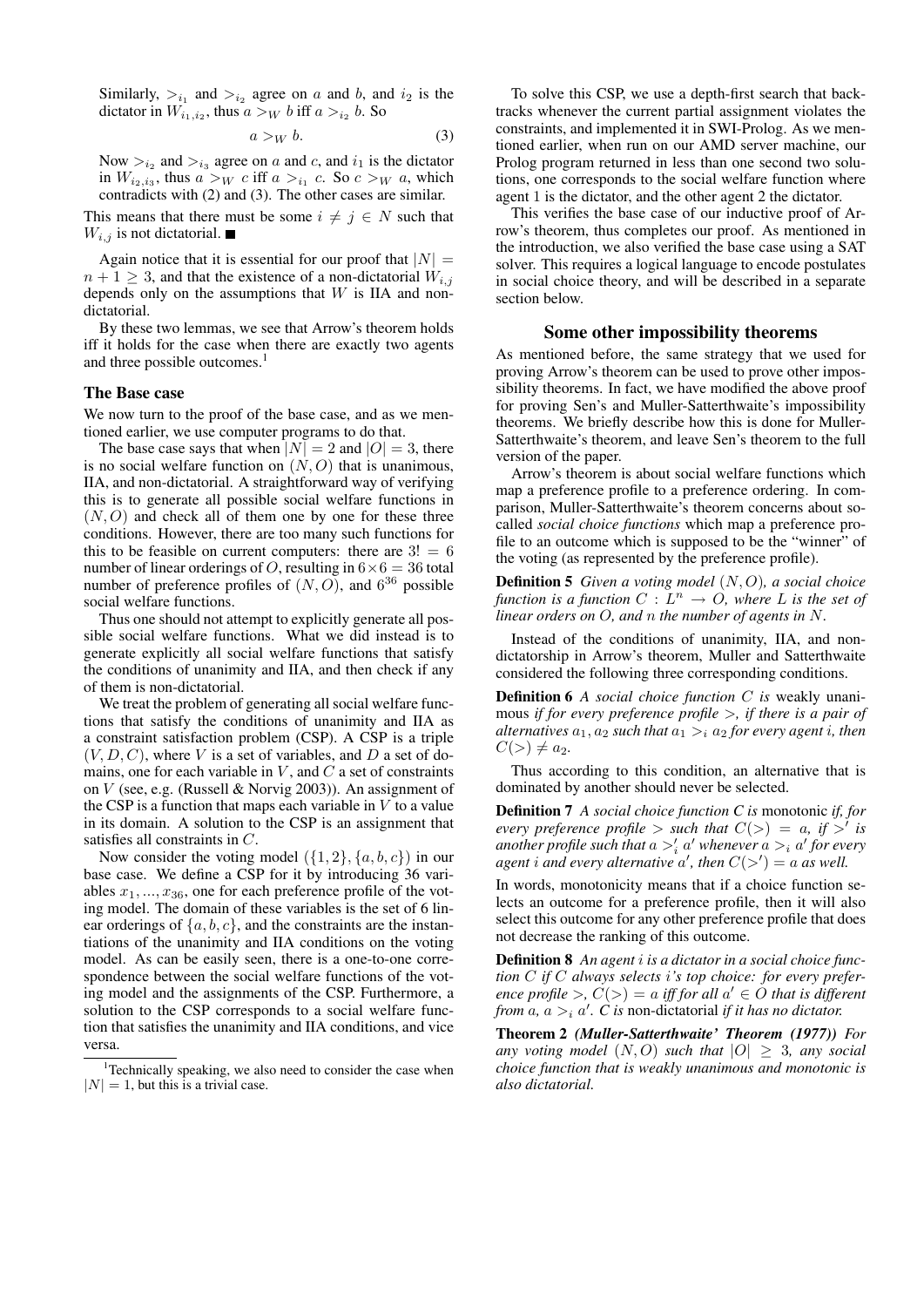Like our proof of Arrow's theorem, we prove this theorem by induction. The inductive step is again by two lemmas similar to the ones for Arrow's theorem.

Lemma 3 *If there is a social choice function for* n *individu*als and  $m+1$  alternatives that is weakly unanimous, mono*tonic and non-dictatorial, then there is also a social choice function for* n *individuals and* m *alternatives that satisfies these three conditions, for all*  $n > 2, m > 3$ .

**Proof:** Let  $(N, O)$  be a voting model such that  $|N| = n$ and  $|O| = m + 1$ , and C a social choice function that satisfies the three conditions in the lemma. Just like our proof of the corresponding Lemma 1, for any  $a \in O$ , we define  $C_a$  to be a social choice function that is the "restriction" of C on  $O_{-a}$ : for any preference profile > of  $O_{-a}$ ,  $C_a$ (>) =  $C$ (><sup>+a</sup>). Again it can be shown that for any  $a \in O$ ,  $C_a$  is weakly unanimous and monotonic, and there is one such a such that  $C_a$  is non-dictatorial.

**Lemma 4** If there is a social choice function for  $n + 1$  indi*viduals and* m *alternatives that is weakly unanimous, monotonic and non-dictatorial, then there is also a social choice function for* n *individuals and* m *alternatives that satisfies these three conditions, for all*  $n \geq 2, m \geq 3$ *.* 

**Proof:** Let  $(N, O)$  be a voting model such that  $|N| = n + 1$ and  $|O| = m$ , and C a social choice function that satisfies the three conditions in the lemma. Just like our proof of Lemma 2, for any pair of agents  $i \neq j \in N$ , we define  $C_{i,j}$  to be the following social welfare function for  $(N_{-i}, O)$ : for any preference profile > of  $(N, O)$ ,  $C_{i,j}(\gt_{-i}) = C(\gt_{-i}, \gt_j)$ . Again it can be shown that for any pair of agents  $i \neq j$ ,  $C_{i,j}$  is weakly unanimous and monotonic, and that there exists one such pair such that  $C_{i,j}$ is non-dictatorial. (Actually the proof here is much simpler than the one in the proof of Lemma 2.)  $\blacksquare$ 

For the base case again notice that the case for  $N = 1$ is trivial, thus we need only to consider the case when there are two agents and three alternatives. Again the number of all possible social choice functions is too large to enumerate explicitly, but both our methods for verifying the base case in Arrow's theorem can be adapted here. For the depth-first search method, our program similarly reported that there are exactly two social choice functions that are weakly unanimous and monotonic, and both of them are dictatorial.

Notice that our proof outlined above parallels our earlier proof of Arrow's theorem but does not make use of Arrow's theorem. In contrast, the existing proofs of Muller-Satterthwaite's theorem that we know of (Muller & Satterthwaite 1977; Mas-Colell, Whinston, & Green 1995) are much more complicated and rely on Arrow's theorem.

# A Logical Language for Social Choice Theory

As we mentioned earlier, we are not just interested in alternative proofs of Arrow's and other known theorems. Our long term goal is to use computers to discover theorems in social choice theory, game theory, and others (Lin 2007; Lin & Tang 2007). One implication of our new proofs is that these known impossibility results are all rooted in some

small base cases. Thus by experimenting with other conditions in small cases, we could discover some new results. Towards this end, we propose a logical language for social choice theory.

This language is a variant of the situation calculus (Mc-Carthy 1968; Reiter 2001), one of the best known languages in AI. For representing Arrow's theorem, we use two predicates:  $p(x, a, b, s)$  (in the situation s, agent x prefers a over b) and  $w(a, b, s)$  (in the situation s, a is preferred over b according to the social welfare function). The intuition is that in each situation, there is a preference ordering for each player (represented by predicate  $p$ ), and a social welfare function for the society (predicate  $w$ ). The unanimity condition corresponds to the following axiom:

$$
\forall a, b, s. [\forall x \ p(x, a, b, s)] \supset w(a, b, s), \tag{4}
$$

the non-dictatorship condition the following axiom:

$$
\neg \exists x \forall s, a, b. p(x, a, b, s) \equiv w(a, b, s), \tag{5}
$$

and the IIA condition the following one:

$$
\forall a, b, s_1, s_2. [\forall x. p(x, a, b, s_1) \equiv p(x, a, b, s_2)] \supset [w(a, b, s_1) \equiv w(a, b, s_2)] \tag{6}
$$

We also need some axioms to say that both  $p$  and  $w$  represent linear orderings, and that  $w$  is a function of  $p$ . Furthermore, we need to say that each preference profile is represented by some situation (the assumption of unrestricted domain). One way to do it is to introduce an action  $swap(x, a, b)$  which when performed will swap the positions of  $a$  and  $b$  in agent  $x$ 's preference ordering. This way, given an initial situation  $S_0$  that encodes any preference profile, we can get any other preference profile by performing a sequence of swapping actions in  $S_0$ .

However, if we are given a specific voting model, we can name each preference profile explicitly by a situation constant. For instance, for the voting model  $({1, 2}, {a, b, c})$ corresponding to the base case in our proof of Arrow's theorem, there are 36 different profiles, so we introduce 36 situation constants  $S_1, ..., S_{36}$ , and add axioms like the following ones to define them:

$$
p(1, a, b, S_1) \land p(1, a, c, S_1) \land p(1, b, c, S_1),
$$
  

$$
p(2, a, b, S_1) \land p(2, a, c, S_1) \land p(2, b, c, S_1).
$$

In fact, this is what we did for using a SAT solver to verify the base case in our inductive proof of Arrow's theorem. We instantiated the axioms  $(4) - (6)$  as well as the general axioms about p and w on  $({1, 2}, {a, b, c})$ , and converted them as well as the axioms like the above ones for the 36 situation constants to clauses. The resulting set of clauses has 35973 variables and 106354 clauses, and we were surprised that the SAT solver Chaff2 (Moskewicz *et al.* 2001) returned in less than 1 second when run on our AMD server machine and confirmed that the set of clauses has no models.

## Discovering New Theorems

We have been advocating a methodology of theorem discovering through exhaustive search in small domains using